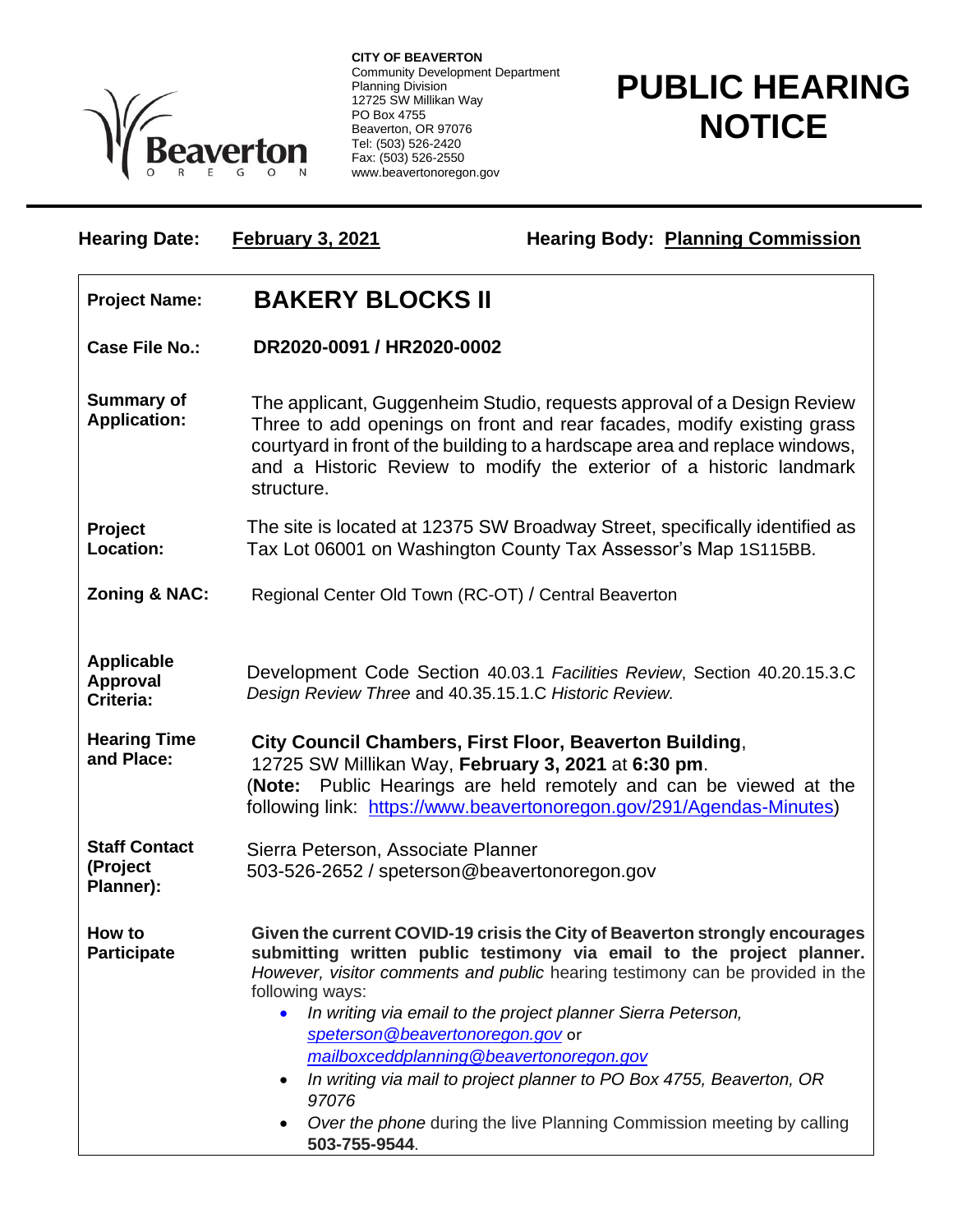• *In person on a video link.* The Planning Commission Meeting can be viewed from the Beaverton Building Council Chambers, and in-person public hearing testimony may be provided on a computer set up in the Beaverton Building.

\*\*\*NOTE: *The City of Beaverton has declared a State of Emergency due to COVID-19 and the Community Development Department is closed to the public until further notice. The Community Development Department is evaluating temporary changes to processes and procedures to respond appropriately to the COVID-19 State of Emergency and is committed to ensuring that the land use review process continues*  to fulfill the requirements of state and local law while protecting the health and wellbeing of the *community.*\*\*\*

Pursuant to Section 50.88 of the Beaverton Development Code, written comments or exhibits submitted prior to the hearing in order to be submitted by staff at the hearing must be received by the City Recorder or project planner no later than 4:30 p.m. on the day of the scheduled hearing. To be made a part of the written staff report, correspondence needs to be received by January 22, 2021. All written testimony provided prior to the meeting will be provided to Planning Commission prior to their decision. Please reference the Case File Number and Project Name in your written comments. Comments are encouraged be provided comment via email to [spetertson@beavertonoregon.gov.](mailto:spetertson@beavertonoregon.gov)

A copy of all documents and evidence submitted by or on behalf of the applicant, and applicable review criteria, are available for inspection. Please contact the project planner for more information or to view documents electronically. A copy of the staff report will be available for inspection at no cost at least seven (7) calendar days before the hearing. A copy of any or all materials will be provided at a reasonable cost. A copy of the staff report may also be viewed online at: [www.beavertonoregon.gov/DevelopmentProjects](http://www.beavertonoregon.gov/DevelopmentProjects)

Staff strongly encourages you to participate in the public process by reviewing documents online and viewing the public meeting at [https://www.beavertonoregon.gov/291/Agendas-Minutes.](https://www.beavertonoregon.gov/291/Agendas-Minutes) If you do not have the technology to view documents, watch, or participate in the meeting, please contact the project planner for additional support.

The Planning Commission shall conduct hearings in accordance with adopted rules of procedure and shall make a decision on the development application after the hearing closes. Failure to raise an issue in a hearing, by testifying in person or by letter, or failure to provide statements or evidence with sufficient specificity to afford the decision making authority an opportunity to respond to such issue, precludes appeal to the Land Use Board of Appeals on the issue.

## **Facilities Review Committee Meeting Day: January 13, 2021**

The Facilities Review Committee is not a decision-making body but advises the Director and Planning Commission on a project's conformity to the technical criteria specified in Section 40.03 of the Beaverton Development Code. The Director will include the Committee's recommendation in the staff report to the decision-making authority. The Facilities Review Committee meeting is open to the public but is not intended for public testimony.

*Accessibility information: This information can be made available in large print or audio tape upon request. Assistive listening devices, sign language interpreters, or qualified bilingual interpreters can be made available at any public meeting or program with 72 hours advance notice. To request these services, contact Steve Regner by calling 711 503-526-2652 or email [speterson@beavertonoregon.gov](mailto:speterson@beavertonoregon.gov)*